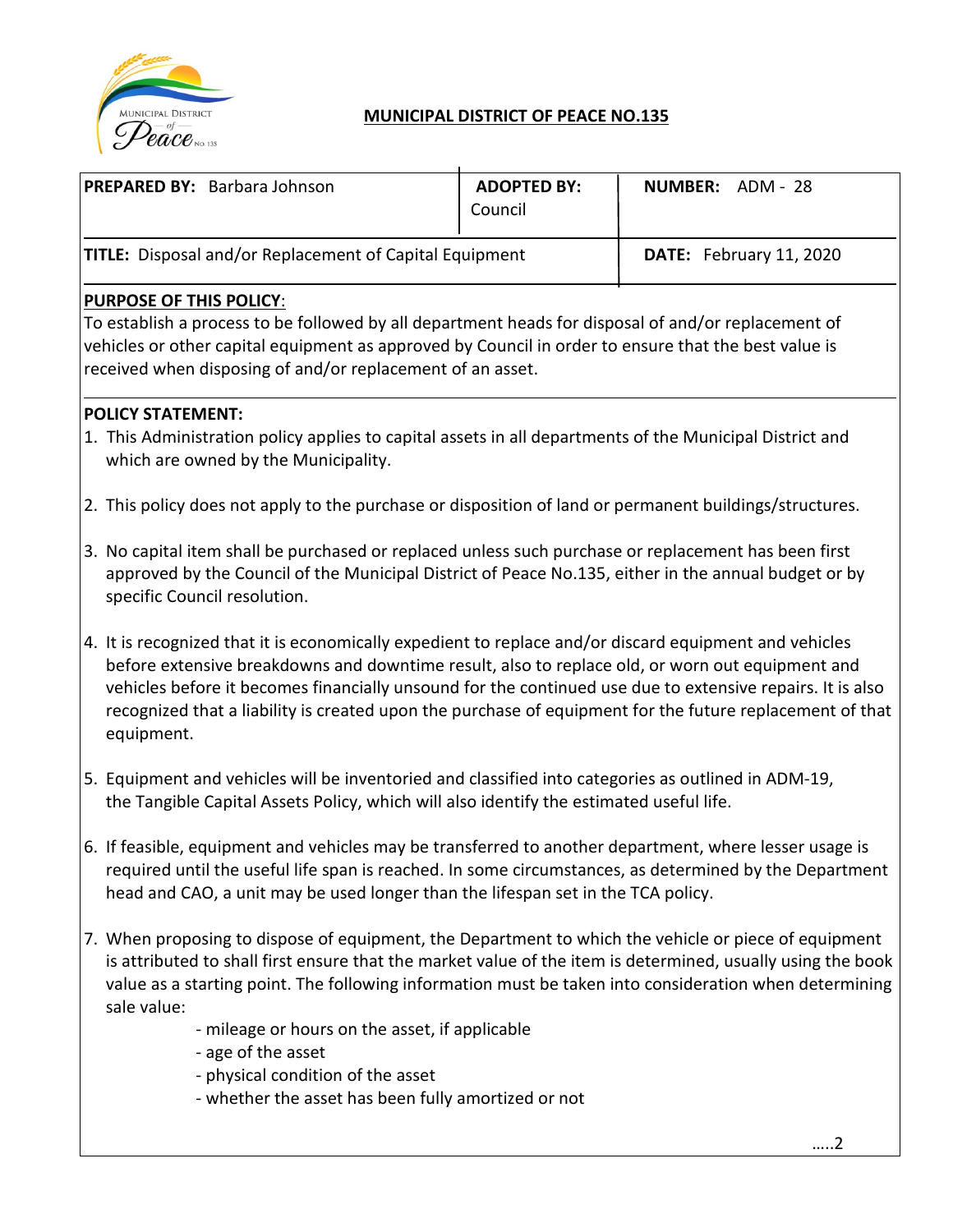

## **MUNICIPAL DISTRICT OF PEACE NO.135**

| <b>PREPARED BY: Barbara Johnson</b>                                                                                                                    | <b>ADOPTED BY:</b><br>Council | <b>NUMBER: ADM - 28</b><br>Page 2 |  |  |
|--------------------------------------------------------------------------------------------------------------------------------------------------------|-------------------------------|-----------------------------------|--|--|
| <b>TITLE:</b> Disposal and/or Replacement of Capital Equipment                                                                                         |                               | DATE: February 11, 2020           |  |  |
| <b>PURPOSE OF THIS POLICY:</b><br>المستحدث والمتحد وماراه ورمائه المحمودان ومالحهم والتوجيع والمستملح المربط المستمرا والمتحدد ومحدد والمناطر والمناجح |                               |                                   |  |  |

To establish a process to be followed by all department heads for disposal of and/or replacement of vehicles or other capital equipment as approved by Council in order to ensure that the best value is received when disposing of and/or replacement of an asset.

#### **POLICY STATEMENT:**

- 8. The unit should be due for replacement in the next budget year based on a combination of lifecycle years and hours or mileage. Any request to advance the purchase of a unit due to the inability of the unit to meet the department's needs, shall only be considered if this will not cause a shortfall in the equipment reserve, and is subject to the approval of Council.
- 9. Once the book value or market value of the item has been estimated, a recommendation for how the item should be sold or replaced shall be determined between the department head and the Chief Administrative Officer, who shall then present a recommendation to Council. Types of sale may be one of the following:
	- trade-in for replacement item
	- auction sale (local or otherwise)
	- advertise for sale by tender
	- or any other means deemed appropriate by department heads, CAO and Council.
- 10. Any disposal proceeds shall be used to offset the cost of replacement of equipment or placed into reserves for equipment.
- 11. A number of factors will be taken into consideration when purchasing equipment or vehicles and therefore, the lowest unit cost supplier may not be the chosen supplier. Purchasing factors may be:
	-
	-
	-
	-
	- location of supplier  $\overline{\phantom{a}}$  quality of design
	- meets proposed criteria safety
	- price  $\overline{\phantom{a}}$  delivery time
	- transportation costs quality of workmanship
	- condition of equipment  $\blacksquare$
	- supplier expertise in a product or service previous experience with supplier or brand
		-
		-
- references, and
- local preference or content, as allowed under the terms of the Agreement on Internal Trade (AIT) and the New West Partnership Trade Agreement (NWPTA).

…..3